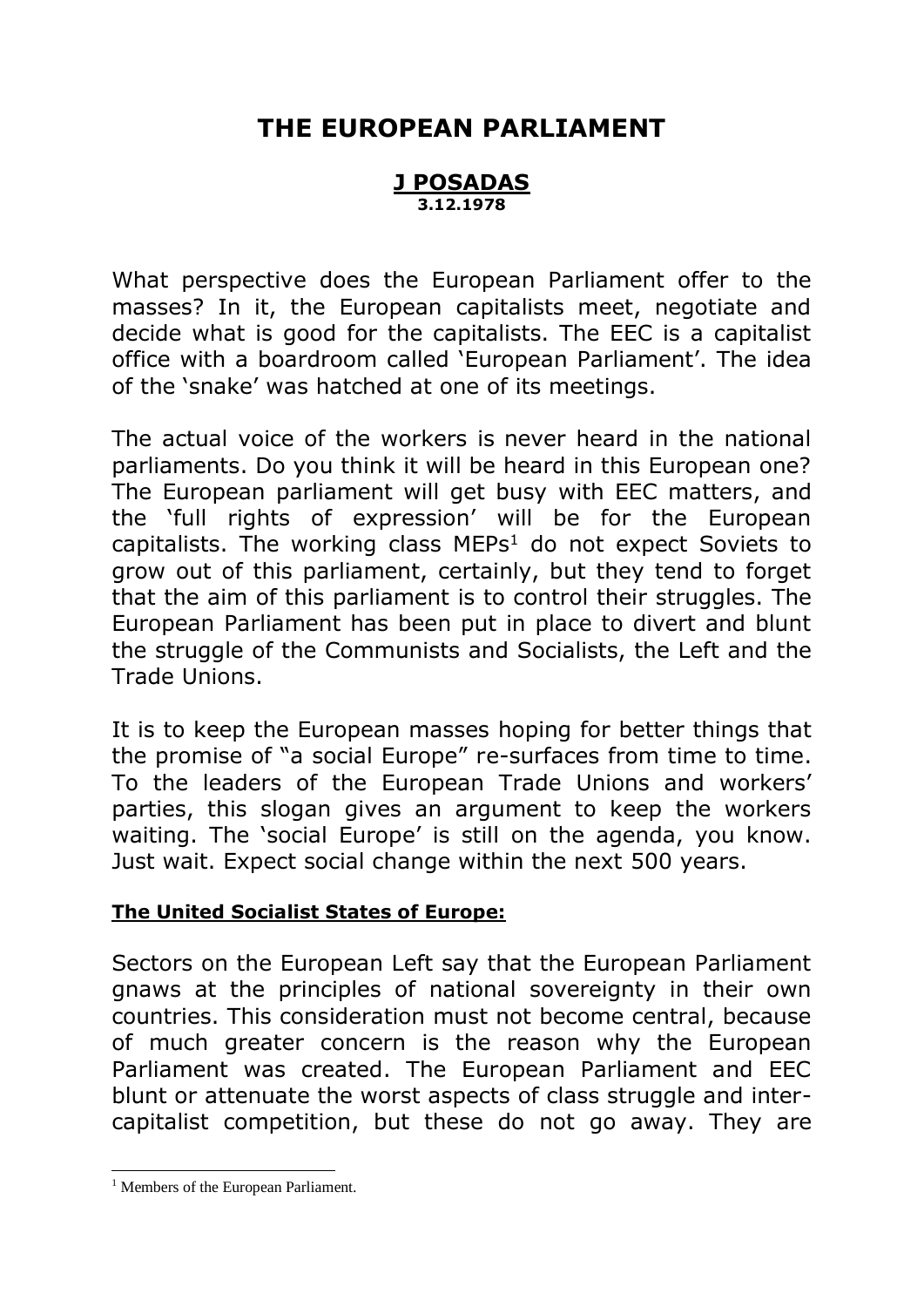forced to attenuate some of their sharpest aspects, but this does not make 'Europe' any 'fairer'. It only means that 'Europe' is aiming at a single European capitalist structure.

The comrades are wrong who believe that the European Parliament can be pressed to support the struggle of the European workers and masses. Wrong! Instead of believing that this can be done, those comrades must formulate aims, programmes and means of struggle that trust in perspectives like the *United Socialist States of Europe*. Lenin was the first to propose this. He saw the need for a United Europe long before the bourgeois politicians did.

The position of the Communist parties on the EEC and the European Parliament is incorrect. Europe needs to be unified for a thousand reasons: Geographic, economic, scientific, technological, cultural, etc. In this mix, the scientific and cultural is incomparably superior to the technological. Technology lessens the time socially necessary to produce, but this gain must assist intelligent development. And intelligent development can only take place where technological rationalisation improves the human condition. Performance in production must not be the only way to assess technology. The creation of a machine in 10 minutes is only an asset if the machine elevates the human relations instead of destroying them. Technology has no value if it helps to create objects that destroy the human relations.

# **Use the European Parliament as a tribune:**

Some Communist parties are getting ready to stand candidates for the European Parliament. This is not wrong as long as the comrades realise that the European Parliament is a swindle. The European Parliament is an extension of capitalist power. Although this is already true of the national parliaments, it is even truer of the European Parliament because it represents the biggest multinationals.

The problem is not that the Communists and the Socialists stand candidates, but that they do so in the belief and illusion that they can advance in that way. But they will not advance in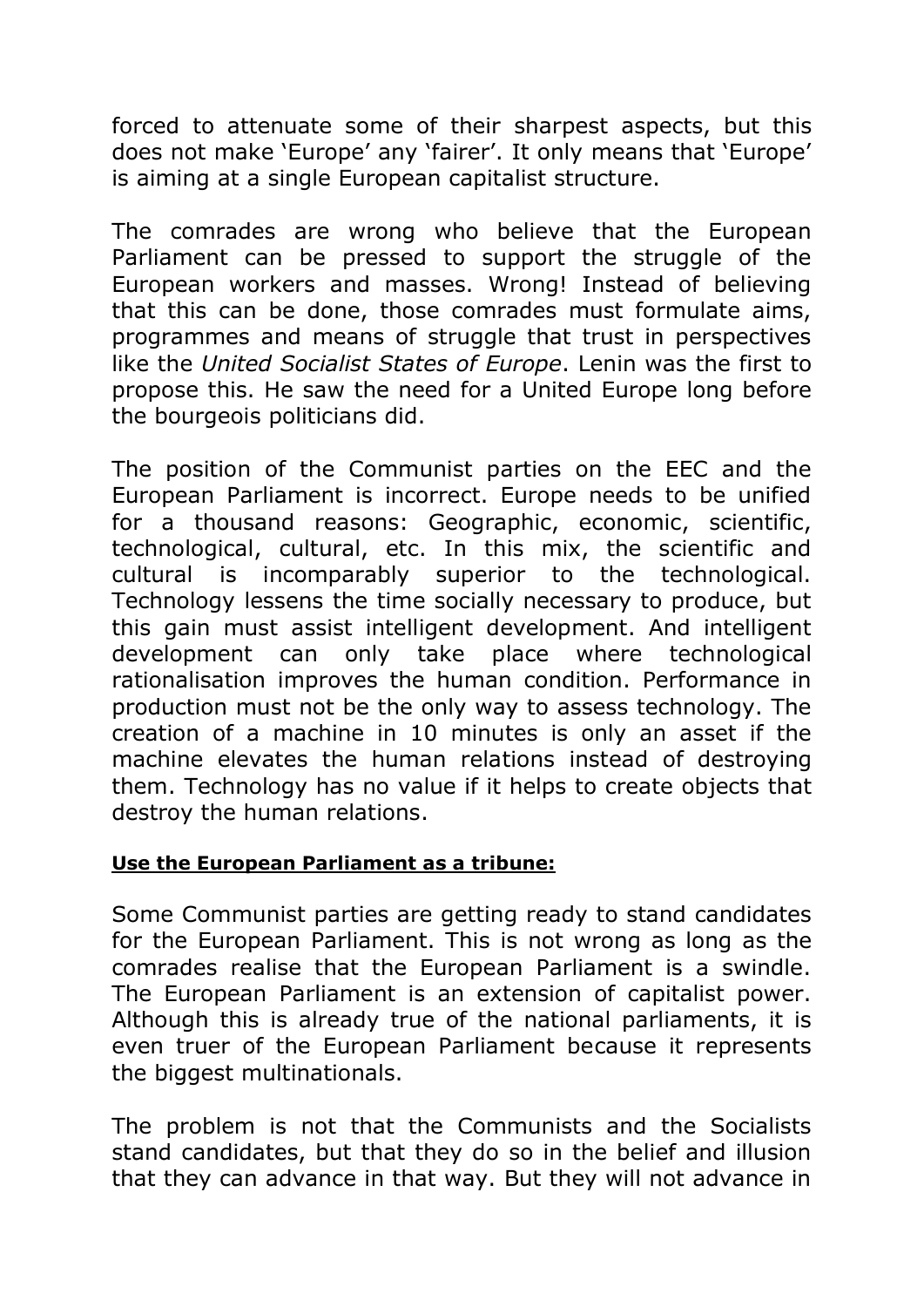that way. They will not be able to do it. The European Parliament was created to stop them advancing! This must be discussed in all the workers' parties.

Through the European Parliament and the EEC, capitalism creates new power instruments. As far as human organisation is concerned, and socially speaking, these instruments represent a retreat of historic proportions. Germany, France and Britain will soon be the absolute bosses of the EEC. The power they are building makes collective assassination systematic and legitimate. You see it through unemployment, but also through the trashing of culture, knowledge, science and even technology. Most of technology is now being used to write people off.

Technical and scientific knowledge increase in capitalism, but not the scientific knowledge of life. The latter does not grow in capitalism; it is not interested in this branch of science. The Communist and Socialist comrades must pose the question: Where exactly are the EEC and the European Parliament driving to? The comrades must look behind the EEC bodies as they stand, and wonder what they are for. What are they for? Can power be taken through them? Can capitalism be thrown out of them? Can the EEC develop each one of its member countries?

The "Single Market" of capitalism can only be the rule of the strongest. The rule of the mightiest. Historic reason says that all the countries must be allowed to develop, but capitalism is deaf to historic reason. It is preparing for war, not preparing to listen. Its crisis is of a kind that can only lead to war. It is aware of having become an unnecessary regime. It is to stop itself being removed from history that it has armed itself to the teeth.

As a form, the European Parliament is part of the system of the multinationals. We know this is the case, but we still agree with the principle of the workers' parties sending deputies to it. This does not contradict the analysis we made of the European Union. The principle of having delegates there is no different from that of having delegates in the national parliaments.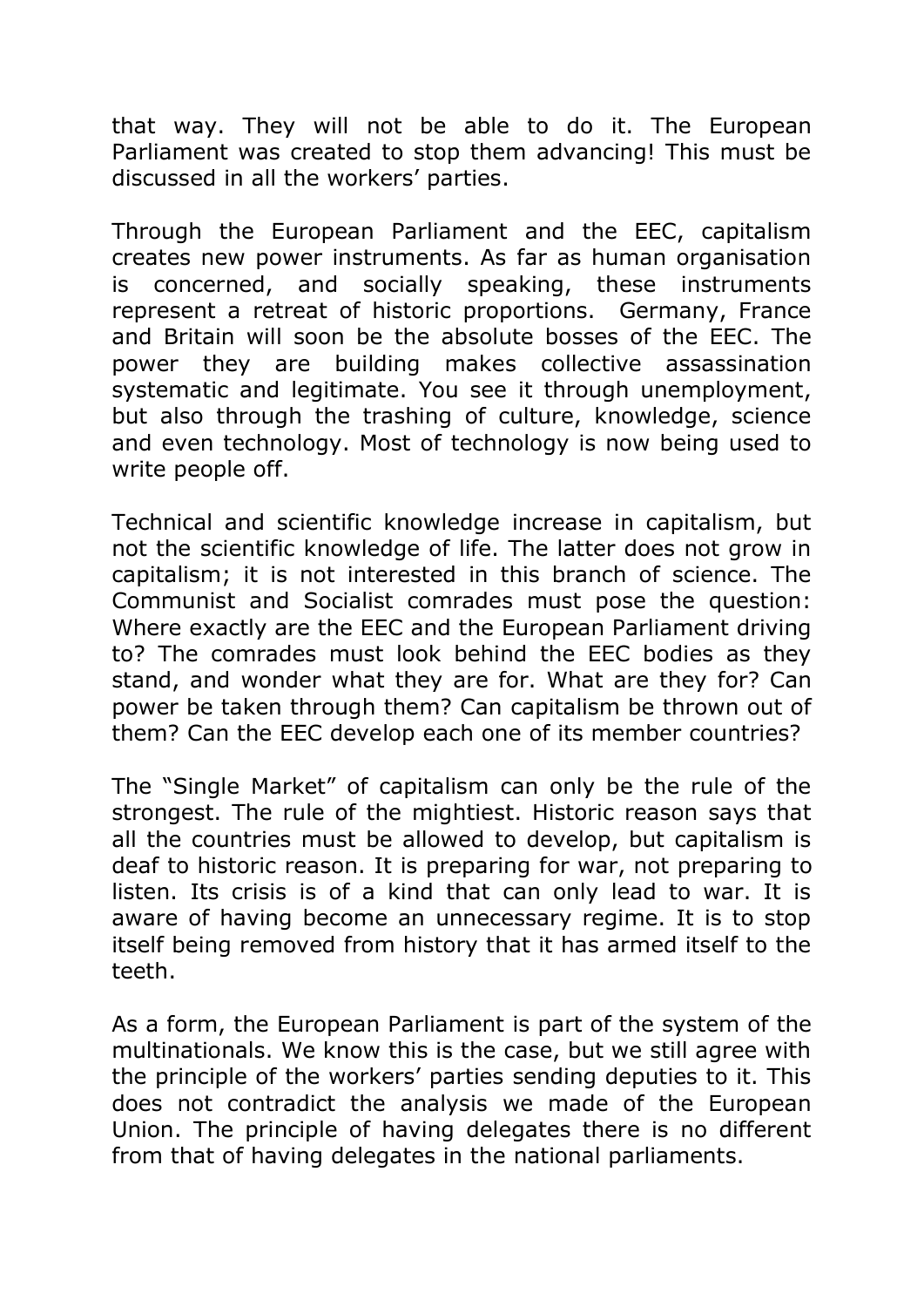The Bolsheviks participated in the Czar's Duma. They were present when the Duma discussed whether to opt for peace or continue with the war. When they eventually gained a majority, they refused to be bound by the Duma's discipline. They intervened in the Soviets instead, and when they had a majority in the Soviets, they sent the Constituent Assembly packing. The Soviets set out to take power, and they took it.

Throughout all these changes, the Bolsheviks remained loyal to the working class and true democracy. They allowed themselves to be guided by the correct historic evaluation of their own advances. Through their political preparation, the Bolshevik leaders had become able to do that. They knew that the Constituent Assembly would let them go so far, and no further. They took part in it, but with no illusions. They could do that because their aim was not power for themselves. Their aim was the working class in power. This kept them practically on the same road as the one that historic progress was opening.

The European Parliament is an office where the capitalists sort out their contradictions. It never follows up on the demands of strikers, demonstrators and workers' parties. Its actions amount to funnelling, separating and deflecting the energy of the protests. It wants to give the impression that the peoples are represented. Haven't they got MEPs? Aren't they better off than the ordinary folk in the Workers States? Although this is a trick, it also shows capitalism on the defensive.

Without making it central to our activities, we too want to send delegates to the European Parliament when we can. We will use it as a tribune, and from that tribune, we will explain that this parliament is a fraud. We will explain that no progress can be made through it. We will expose the way it manipulates, deceives and corrupts the workers' leaders. Many workers' leaders let themselves be fooled by the European Parliament. The Socialists and the Communists overrate the European Parliament and they do not want to admit it!

### **Social transformation does not strictly depend on the number of MPs:**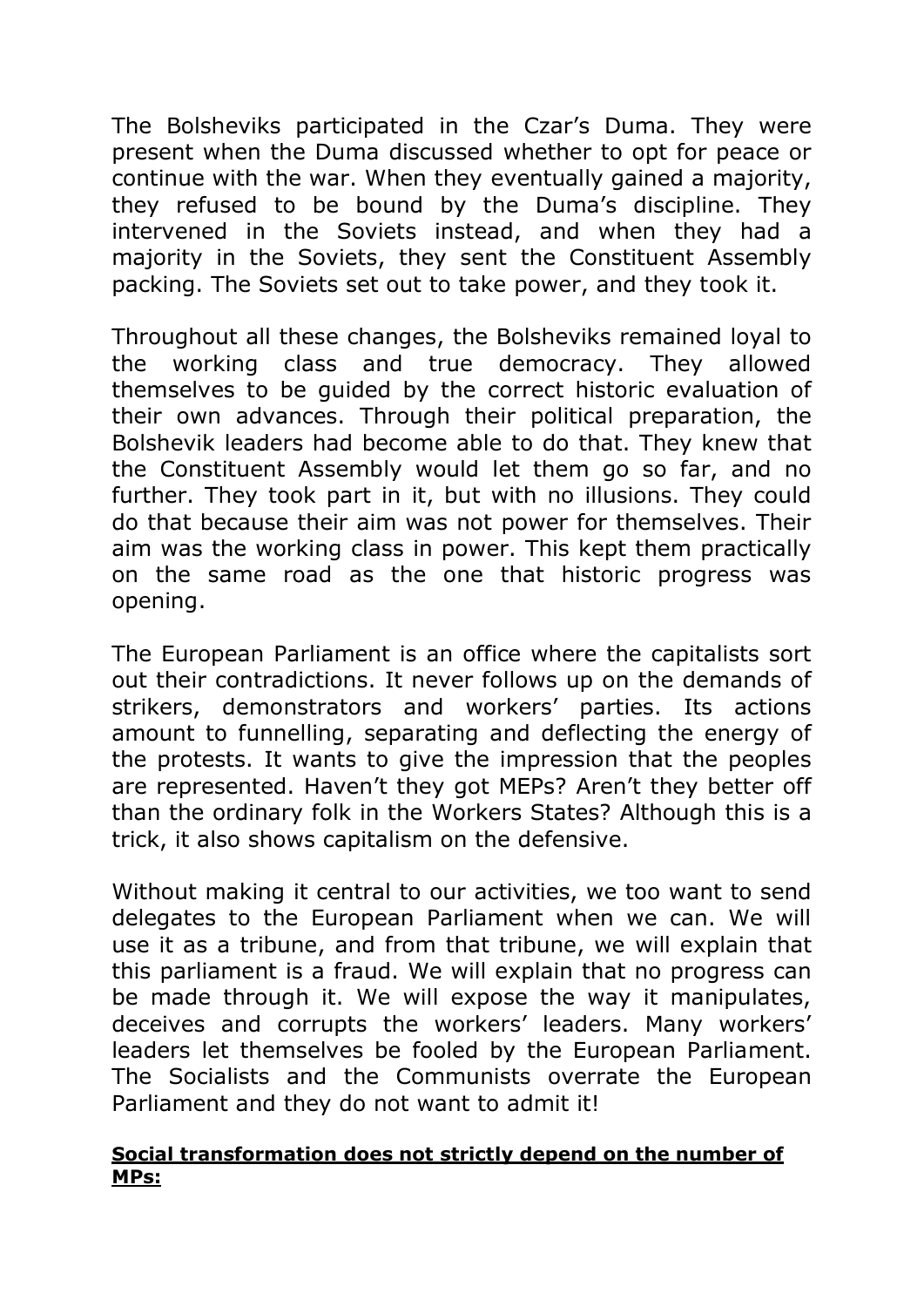The Communist and Socialist comrades go to the European Parliament with the idea of eventually eliminating capitalism, and of using that parliament for human progress. But this is a false hope. The multinationals decide in that parliament. Should this be any other way, the multinationals would break it up. They have the means to do this. See how the various parliamentary elections never fail to return the representatives of the multinationals! And if, by some miracle, the working class were to change this fact, why, the capitalist class would make a *Paris Commune<sup>2</sup>* . The ruling class has the weapons, atomic included.

The EEC is a monument to capitalist relations. The European Parliament takes the teeth out of the struggle of the working class and its parties. It encourages them to believe in transformation through parliament. Everyone knows that this is a lie. It was always a blatant lie, but it is more blatant now than ever. The brutal crisis of capitalism has become the executioner of human progress. It is absurd to believe in the European Parliament. Apart from regulating inter-capitalist competition, the role of that parliament is to encourage workers' careerism, reward Communist and Socialist reformism and feed the many sources of parliamentary illusion.

Human progress requires more than better ways to produce. Science and culture must elevate the human relations too. This feat demands the *Soviet Socialist United States of Europe* because nothing else will do this. Production and the human relations are not separate spheres. The human relations are involved in having things produced, of course, and production generates human relations. Society does not just produce goods, it produces human relations. The human relations are not only a form of production, they are the most important part of it!

The masses are collective. This makes them objective and permanently ready to embrace progress. Since they are humanity, they cannot be wishing for any progress that harms

-

<sup>2</sup> Refers to the violent repression of the 'Communards' in Paris, in 1871. Editorial.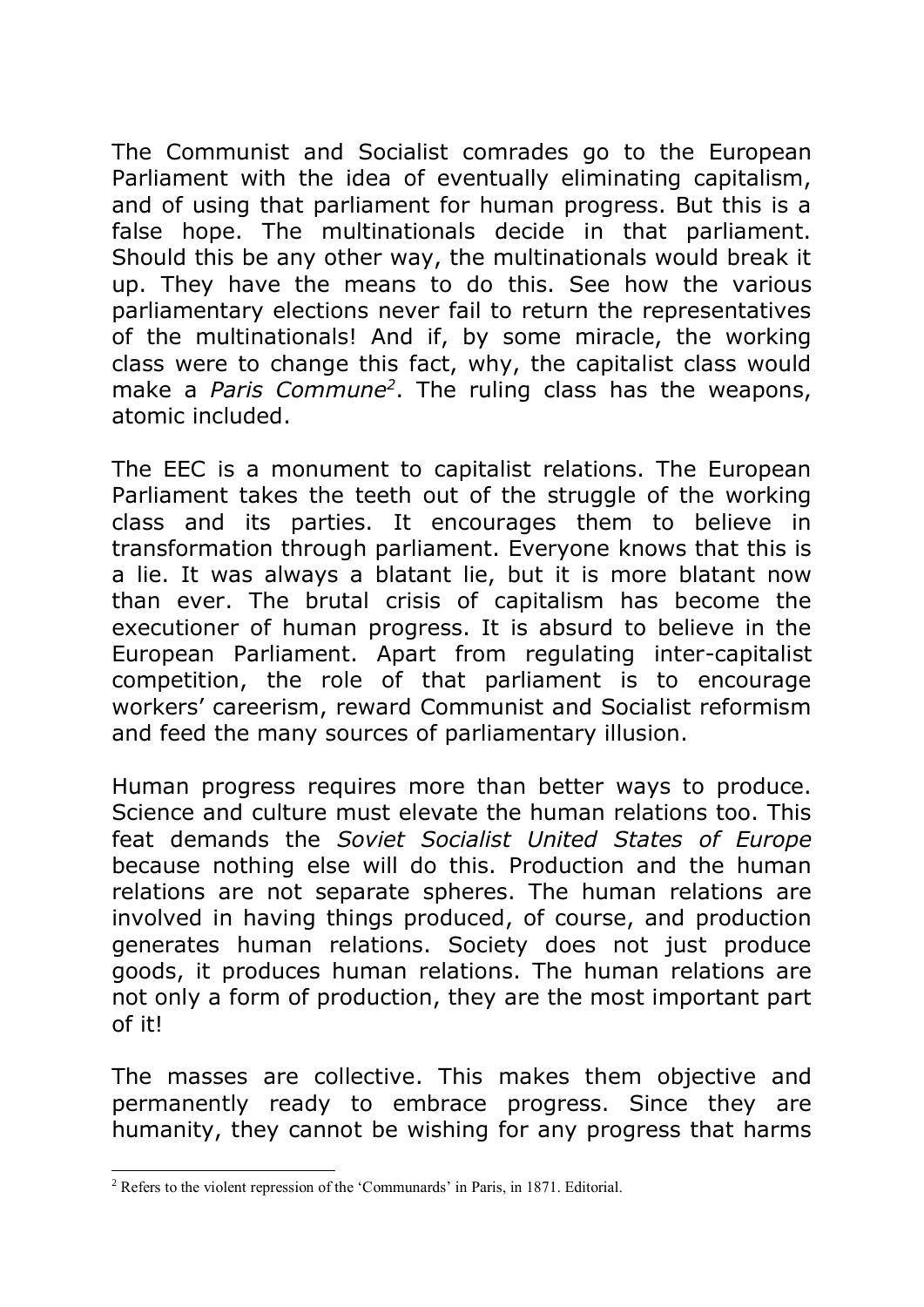humanity. As soon as they manage to be heard, they insist on their experience and their intelligence serving the greater good. They do this collectively, not individually. And it is collectively too that they express their immense aspiration to progress. In the estimation of the capitalists, 'progress' means 'profits'; in that of the masses, it means 'a better life for everyone'. This discord slices through everything. It is the essential source of fracture in contemporary thought.

From the podiums of the European Parliament, the working class' comrades must denounce the bourgeois class. They must also seek to stimulate ideas, analyses and debates. It is not so fundamental to have a lot of MEPs. More fundamental is to address the masses of Europe and the world from those podiums. From there, one must speak about State ownership and economic planning too. The Party of Lenin did this. Social transformation is not strictly dependent on having many MPs. It depends on one's ability to create situations favourable to social change.

One must constantly reiterate that the working class is the sole representative of the progress of society. Governments come and go, but no government of the Left will last long if it stays on the side of capitalism. The capitalist system is rotten and finished. Corruption is now its entire character.

# **The Trade Unions exist because capitalism keeps killing:**

In the 'great United States of America' there was a demonstration of grandparents – mostly over the age of 50 – demanding human rights. It is necessary to create similar social organisms of women, pensioners, children and everyone, to struggle for the defence of science, education and culture. This has already started because human progress is accelerating. In the past, the grandchild depended on the grandparent, the grandparent on the son, and the son on work. That was, roughly, the chain of dependency, with economic necessity at its base. People still face economic necessity today, but they are socially emancipated. They have stopped feeling socially dependent.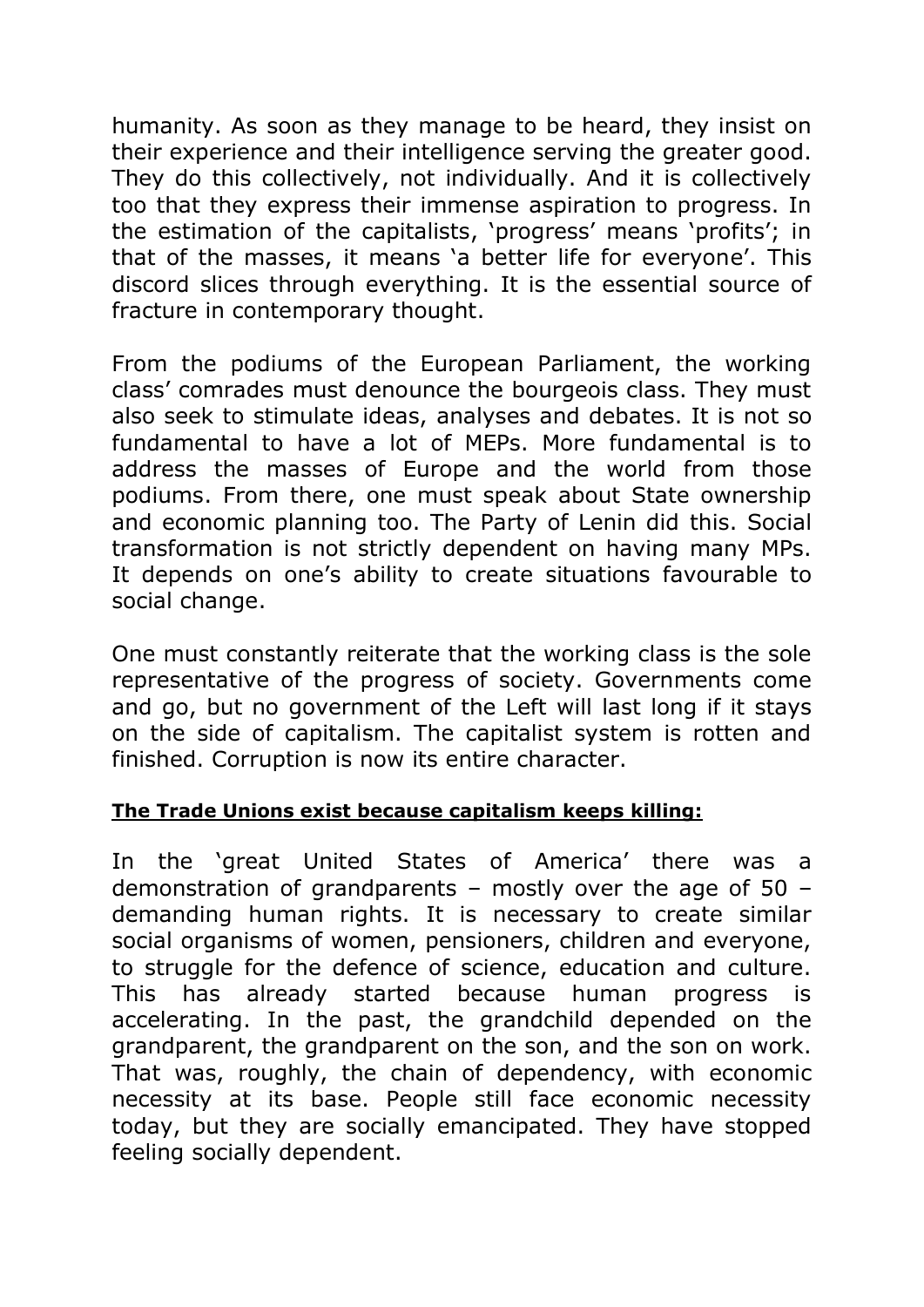The masses are always fair and just. They do not make mistakes, historically speaking, because they have no individual interest. When they can decide without impediment, they seek the common good. This is not a mystical statement; it a dialectical and materialistic conclusion based on the evidence of historic experience.

It is necessary to let people intervene directly. The traditional Labour leaders do not do this, be they of industrial or of political origins. They lack the preparation, the confidence, the organs and the political structures to think in those terms. Those who wish to reverse this situation find it hard because most people have learnt to mistrust the structures of their parties. Don't these structures almost always exploit the militants? Reversing this situation demands the most complete determination to let people intervene.

Capitalism only improved the life of the workers when it could not avoid it. And it always retook with one hand more than it had conceded with the other. It is to compete better between themselves, and against the Workers States, that the capitalists allow for improved standards of science and culture. They make the masses pay, but these eventually forced them to reduce the working week. There was a time when a shorter working week was needed improve life. Today, it is needed to preserve life itself.

The reduction of the working week improved human health enormously, but capitalism went on killing. If it does not kill more workers, it is only because the workers keep struggling for better means, conditions, safety, hygiene, etc. Capitalism has no time or money for any of these things! It is the Trade Unions that impose them.

### **Control committees inside and outside the enterprises:**

Do not expect capitalism to give more than it has given already. Unemployment is now reaching 15 million in Europe (1978) and can only increase. Technological advances leap ahead, causing unemployment to grows all the more. Technology is introducing cheap substitutes into the food. The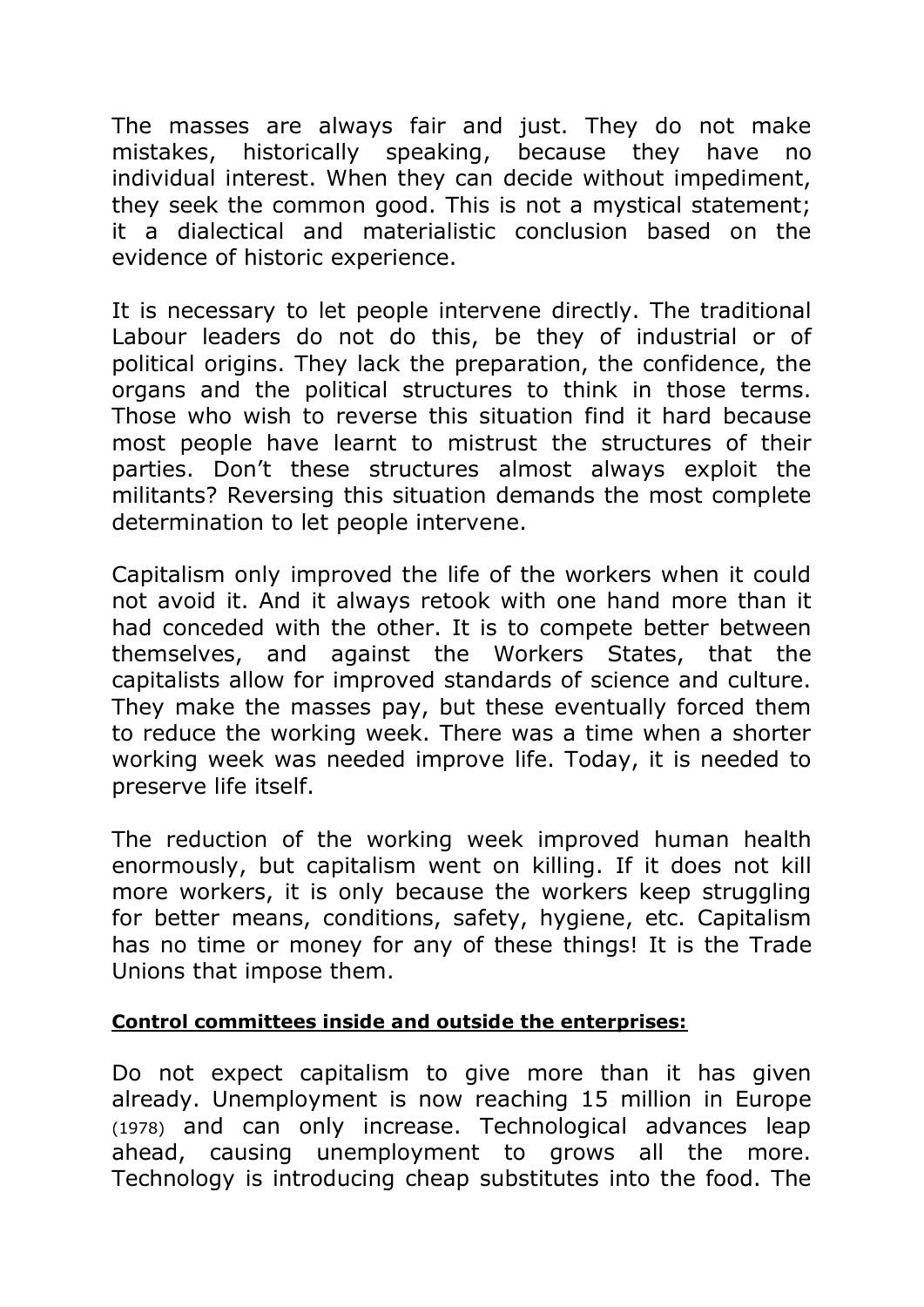workers' health is attacked not only by the technologies applied to the machines in the workplace, but to the products they consume. People are being poisoned! This is why there are *Greens* and *Ecologists.* This is why these people are right. They may not be right in everything, but they are right to oppose the adulteration of products and the general poisoning of people. They would not need to exist if the workers' parties and the Trade Unions were doing their duty. The Greens, the Ecologists and others exist because the Trade Unions and the workers' parties do not organise the overthrow of capitalism.

This is why we say that the Ecologists have a logical reason for being. The same goes for the *Feminists*. These social formations exist because the workers' parties and the Trade Unions do not have anti-capitalist programmes. No programme is anti-capitalist that leaves out the demands of the Ecologists and the Feminists. The Ecologists win up to 5% in some elections. Those who vote for them can be bourgeois, petit bourgeois, scientists and technicians, but they too reject the behaviour of capitalism.

Among those who vote Ecologist, many are sympathisers and friends of the anti-capitalist struggle. Some come from quite well-off sectors of society. They have opened their intelligence and, in this manner, they accept that capitalism needs overthrowing. When capitalism is brought down, they will be the allies of the working class.

The European Trade Unions must discuss all these questions. Such are the problems of today. It is wrong to say that Trade Unions must not intervene in politics. Those who want this separation defend sectional interests, or electoral interests. The Trade Union leaders who take that view do not want the workers criticising them when they (leaders) strike agreements with the capitalist class. And where the Trade Unions do not intervene in politics, the workers have less means in society to impose changes.

It is necessary to call for *factory committees,* and for the organisation of the working class on a European scale. *Trade Union and Workers Parties' United Fronts* must be set up in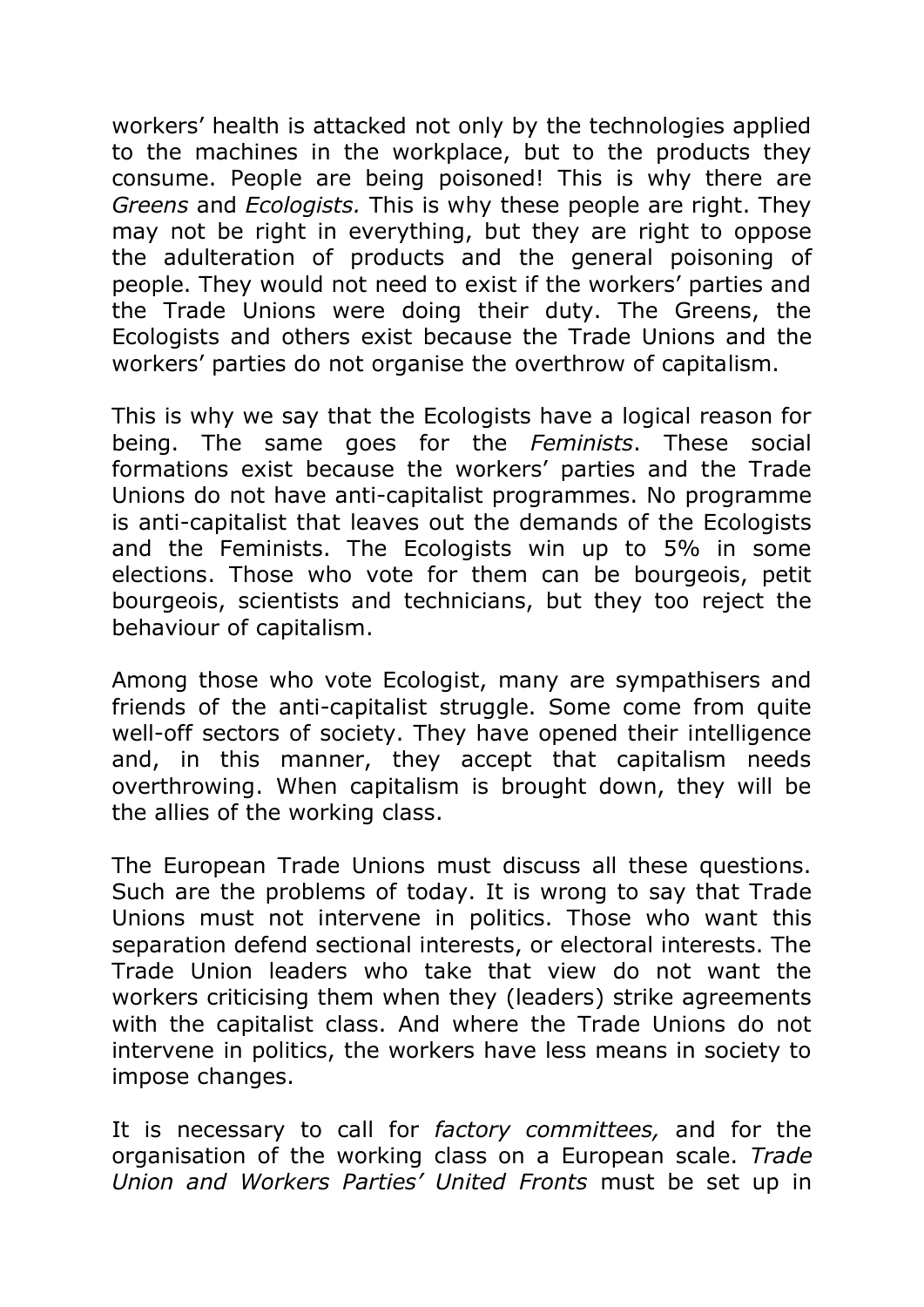Europe, to defend jobs, wages, purchasing power. The Unions must not deal just with the wage, but with the purchasing power of the wage. They must denounce the constant reduction in the quality of the food, of transport and of life. Workers' militants must defend the sliding scale of wages and of hours<sup>3</sup>: No redundancies! Work sharing without loss of pay! If the capitalists cannot afford it, well then, let the State expropriate them and take charge.

Capitalism objects vehemently to these ideas, but the continuation of life needs these ideas. They must be discussed in the workplaces. We are told that discussing creates dissentions; but the daily political experience of the masses imposes debate anyway, and change is pressing. The question of Trade Union democracy is not about the right to speak. It is about the right to speak in support of the progress of life.

If the various left-wing groups want to have a say in the Labour Party and the Trade Unions, let them! Let them contribute their ideas. The working class will know how to assess, consider, accept or reject. The working class is not without its own ability to persuade either! And what it knows best is how to concentrate the will to struggle which it finds within itself, and around itself as well.

In the workplaces and beyond, it is not enough to insist on democracy. Democracy must be used to create organisations that defend the workers' demands. The workplace organisation, or committee, will then discuss the programme that guarantees the job, improves the living standards, organises production and organises society.

This is the way it happened in Russia with the committees they called 'Soviets'. The Cubans did not make Soviets, but they made social organs of mass power.

It is necessary to discuss all these matters, and on the scale of Europe.

<sup>-</sup> $3$  The sliding scale of wages and hours means more money and less hours. This way the profits of automation go to the workers. Editorial.